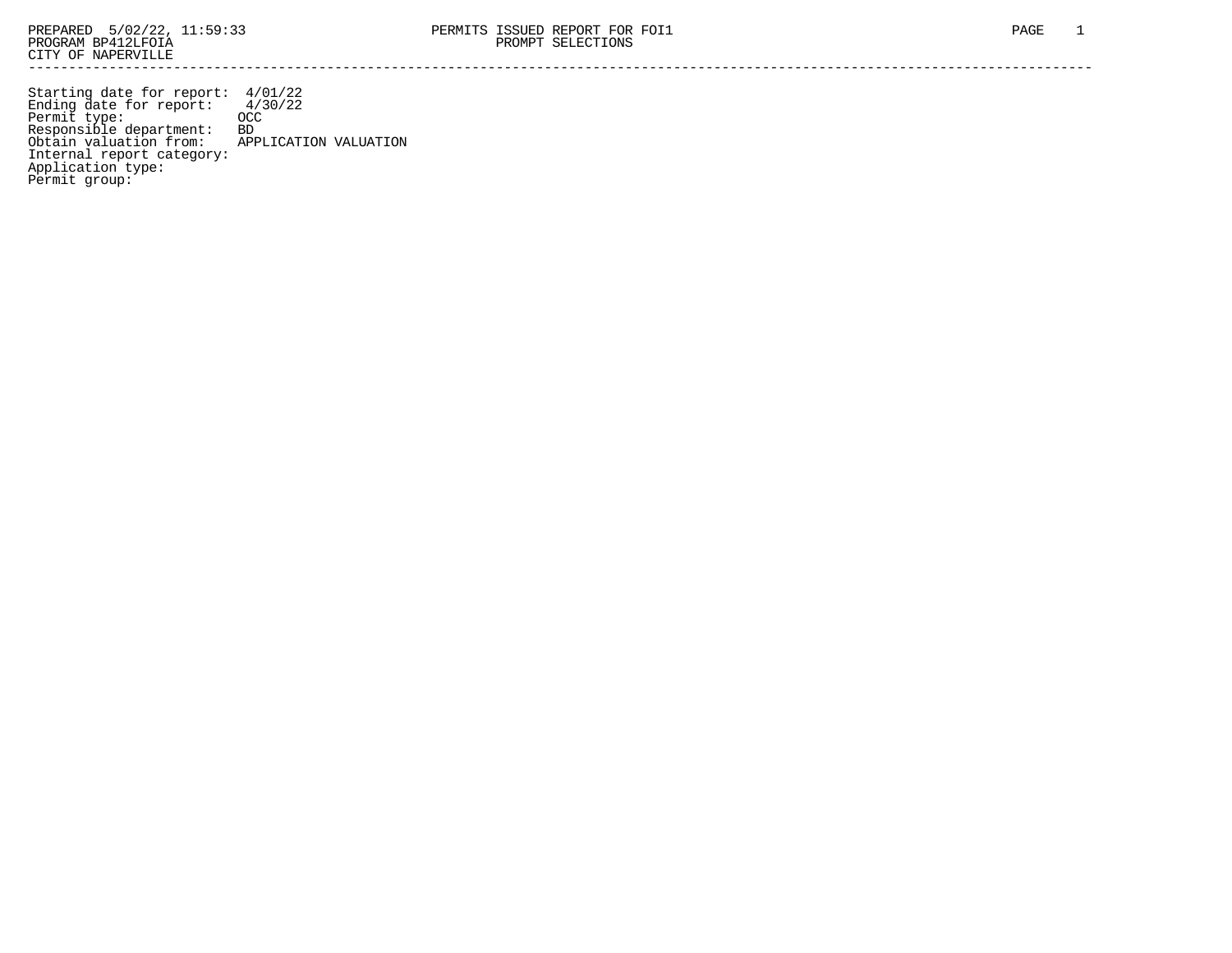## PREPARED 5/02/22, 11:59:33 PERMITS ISSUED REPORT PAGE 1 PROGRAM BP412LFOI1 4/01/22 THRU 4/30/22 CITY OF NAPERVILLE **Example 20** CITY OF NAPERVILLE PERMIT TYPE - OCC OCC INSPECT. PERMIT COM/RST OBTAINED VALUATION FROM APPLICATION VALUATION

| APPLICATION APPLICATION TYPE AND DESCRIPTION<br>DATE<br>VALUATION                                                                                                                                                                                                                                                                    | Parcel Number                           | PROPERTY OWNER/<br>CONTRACTOR |
|--------------------------------------------------------------------------------------------------------------------------------------------------------------------------------------------------------------------------------------------------------------------------------------------------------------------------------------|-----------------------------------------|-------------------------------|
| 22-00000215 OCCI OCCUPANCY INSPECTION                                                                                                                                                                                                                                                                                                | 560 FRONTENAC CT                        |                               |
| $--------$ 1/25/22<br>Contractor #:                                                                                                                                                                                                                                                                                                  |                                         |                               |
| STRUCTURE - 000 000 RANGE USA                                                                                                                                                                                                                                                                                                        |                                         |                               |
| 22-00000471 OCCI OCCUPANCY INSPECTION                                                                                                                                                                                                                                                                                                | 1763 FREEDOM DR 137                     |                               |
| $--------$ 2/24/22<br>Contractor #:                                                                                                                                                                                                                                                                                                  | D-08053000350000N1582-27                | OWNER/CONTRACTOR              |
| RUCTURE – 000 000 BILLY BRICKS<br>PERMIT TYPE – OCC 00 OCC INSPECT. PERMIT COM/RST 4/06/22<br>STRUCTURE - 000 000 BILLY BRICKS                                                                                                                                                                                                       |                                         |                               |
| 22-00000770 OCCI OCCUPANCY INSPECTION                                                                                                                                                                                                                                                                                                | 776 S ROUTE 59 136                      |                               |
| $\frac{1}{2}$ = $\frac{1}{2}$ = $\frac{1}{2}$ = $\frac{1}{2}$ = $\frac{3}{18/22}$<br>Contractor #:                                                                                                                                                                                                                                   |                                         |                               |
| STRUCTURE - 000 000 MEETING ROOM<br>PERMIT TYPE - OCC 00 OCC INSPECT. PERMIT COM/RST 4/08/22<br>-----------                                                                                                                                                                                                                          | ISSUE DATE SUBCONTRACTOR(S)             |                               |
| 22-00000971 OCCI OCCUPANCY INSPECTION                                                                                                                                                                                                                                                                                                | 955 W 75TH ST                           |                               |
| $--------$ 3/30/22<br>Contractor #:                                                                                                                                                                                                                                                                                                  |                                         |                               |
| $\begin{tabular}{lllllllll} \texttt{STRUCTURE} & 000 & 000 & \texttt{NABERVILLE} \texttt{FRESH MARKET} & \texttt{RSSUE} \texttt{DATE} & \texttt{SUE} & \texttt{SUBCONTRACTOR(S)} \\ \texttt{PERMIT TYPE} & - & \texttt{OCC} & 00 \texttt{OCC} \texttt{INSPECT} . \texttt{PERMIT COM/RST} & 4/06/22 & & & & & & & & \\ \end{tabular}$ |                                         |                               |
| 22-00001038 OCCI OCCUPANCY INSPECTION                                                                                                                                                                                                                                                                                                | 236 S WASHINGTON ST 200                 |                               |
| $--------$ 4/04/22<br>Contractor #:                                                                                                                                                                                                                                                                                                  |                                         |                               |
| STRUCTURE - 000 000<br>PERMIT TYPE - OCC 00 OCC INSPECT. PERMIT COM/RST 4/27/22                                                                                                                                                                                                                                                      | ISSUE DATE SUBCONTRACTOR(S)             |                               |
| 22-00001154 OCCI OCCUPANCY INSPECTION                                                                                                                                                                                                                                                                                                | 184 SHUMAN BL 530                       |                               |
| 4/08/22<br>------------                                                                                                                                                                                                                                                                                                              | D-07014120030000N7 -24 OWNER/CONTRACTOR |                               |

Contractor #: